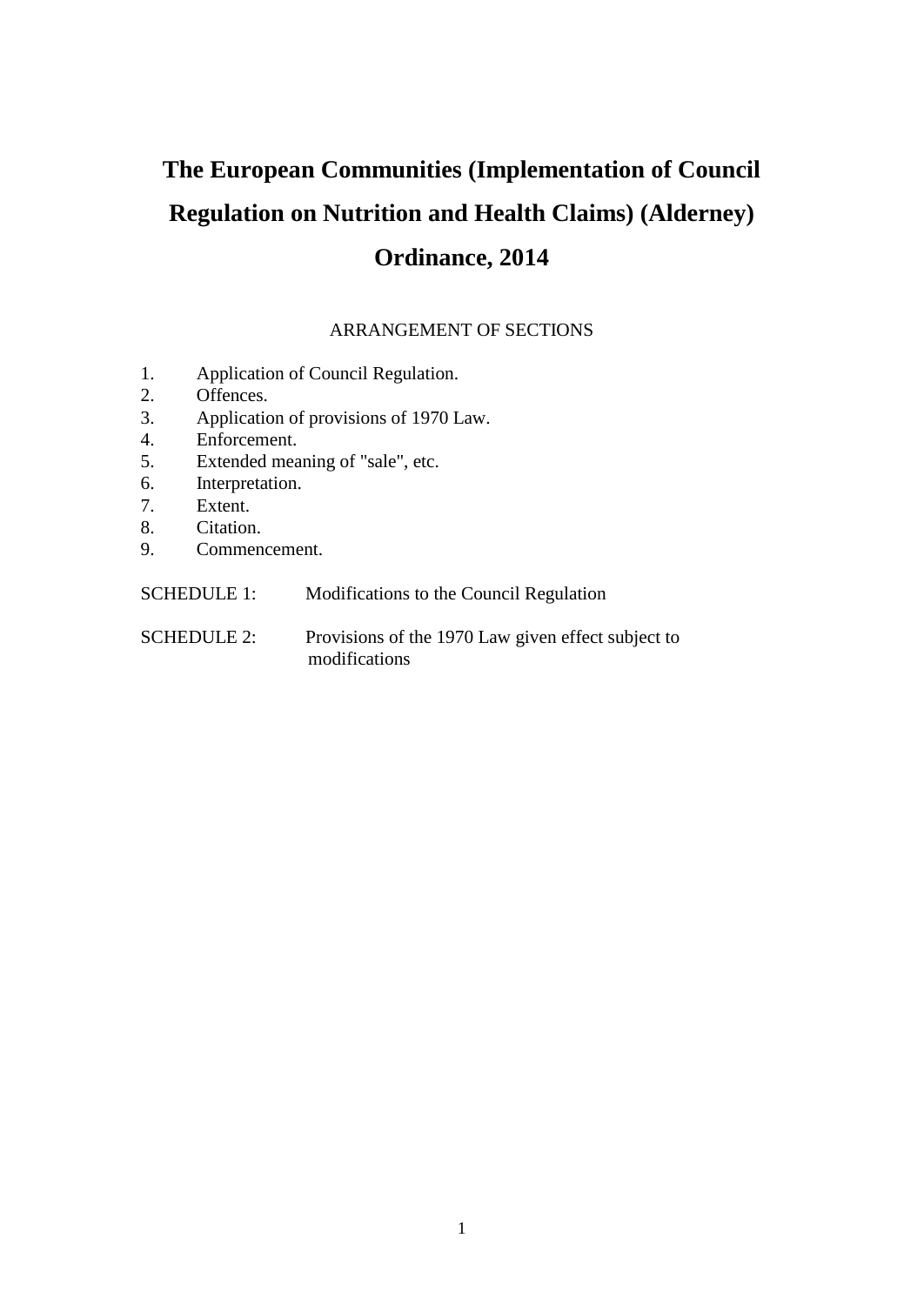## **The European Communities (Implementation of Council Regulation on Nutrition and Health Claims) (Alderney) Ordinance, 2014**

**THE STATES OF ALDERNEY**, in pursuance of their Resolution of the *linsert date]*, and in exercise of the powers conferred on them by sections 1 and 4 of the European Communities (Implementation) (Bailiwick of Guernsey) Law, 1994**<sup>a</sup>** , hereby order:-

### **Application of Council Regulation.**

**1**. (1) The Council Regulation has full force and effect in the Island subject to subsection (2), the modifications set out in Schedule 1 and the other provisions of this Ordinance.

(2) For the avoidance of doubt, a nutrition claim or health claim is exempt from the Council Regulation to the extent that the claim is made only in relation to food –

- (a) sold to a person located outside the EU market, and
- (b) the final destination of which is a place outside the EU market.
- (3) In subsection (2), "**EU market**"
	- (a) means the Member States of the European Union, and

**a**

Ordres en Conseil Vol. XXXV(1), p. 65.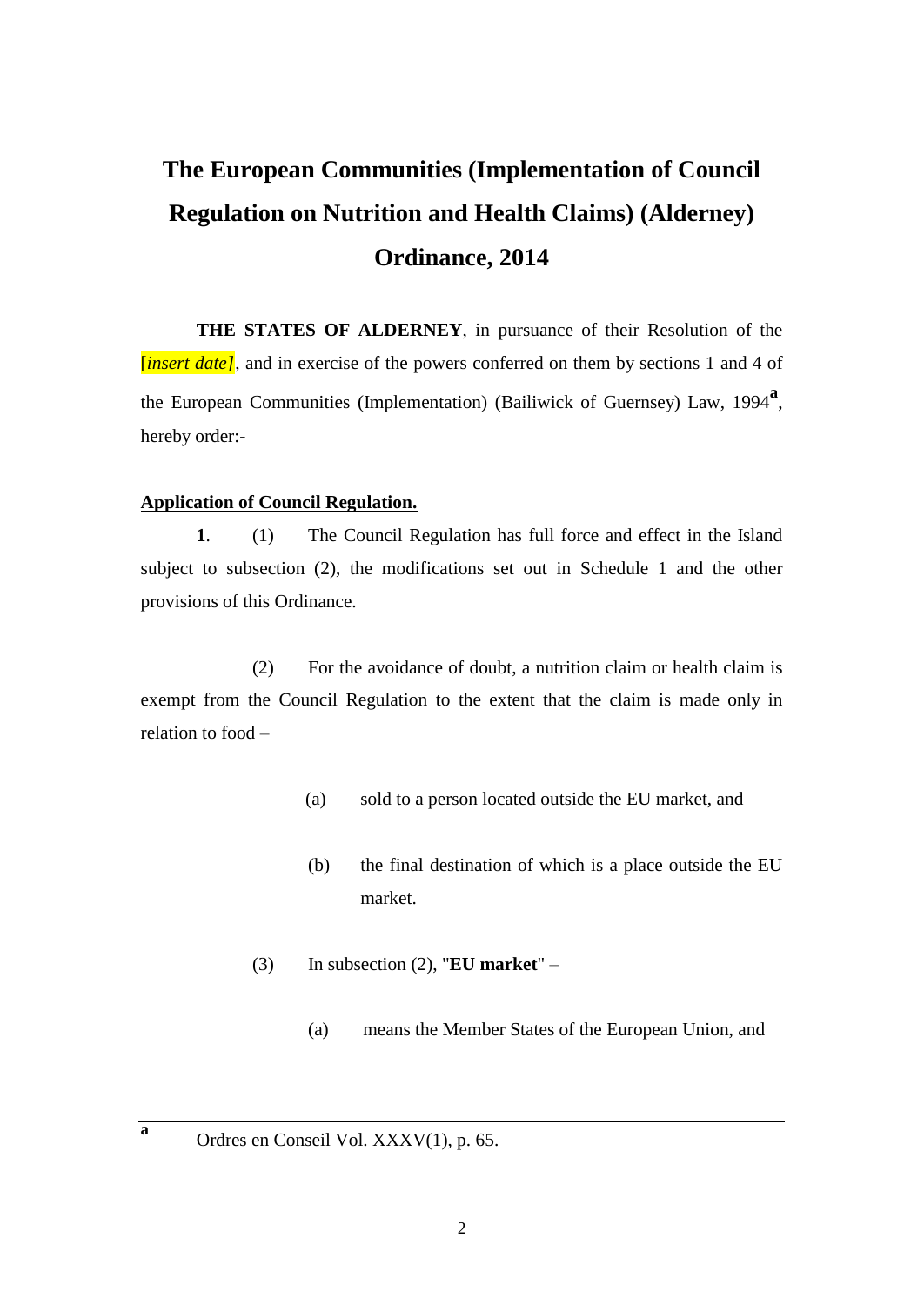(b) for the avoidance of doubt, includes the Bailiwick of Guernsey, the Bailiwick of Jersey and the Isle of Man.

#### **Offences.**

**2.** (1) Subject to the derogation contained in article 1(3) of the Council Regulation and to the transitional provisions in article 28 of the Council Regulation as modified by the provisions of Schedule 1, a person who contravenes or fails to comply with any of the following provisions of the Council Regulation is guilty of an offence –

- (a) article 3,
- (b) article 4(3),
- (c) article  $6(2)$ ,
- (d) article 7,
- (e) article  $8(1)$ ,
- (f) article 9,
- (g) article 10(1), (2) or (3),
- (h) article 12, or
- (i) article 14(2).
- (2) A person guilty of an offence under subsection (1) is liable –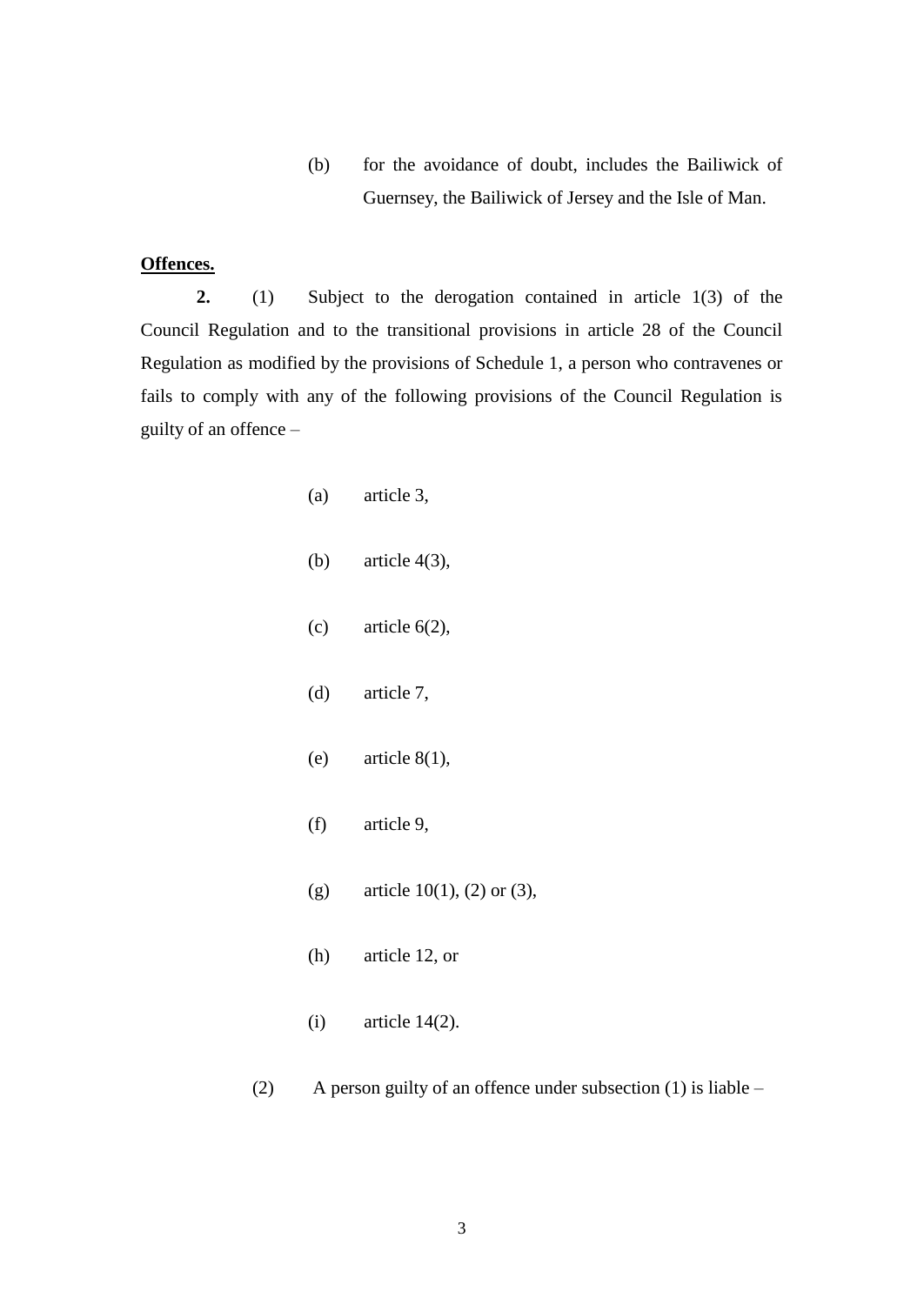- (a) on summary conviction to a fine not exceeding level 5 on the uniform scale, to imprisonment for a term not exceeding 12 months, or both, and
- (b) on conviction on indictment to a fine, to imprisonment for a term not exceeding 2 years, or both.

(3) Where a body corporate is guilty of an offence under subsection (1), and the offence is proved to have been committed with the consent or connivance of, or to be attributable to any neglect on the part of, any director, manager, secretary or other similar officer of the body corporate, or any person purporting to act in any such capacity, he as well as the body corporate is guilty of the offence and may be proceeded against and punished accordingly.

(4) Where the affairs of a body corporate are managed by its members, subsection (3) applies in relation to the acts and defaults of a member in connection with his functions of management as if he were a director of the body corporate.

#### **Application of provisions of 1970 Law to Alderney.**

**3**. (1) The provisions of the 1970 Law specified in Schedule 2, as applied in the Island (subject to modifications), have effect for the purposes of this Ordinance subject to the further modifications set out in that schedule.

(2) In construing an expression used in any provision of the 1970 Law applied by subsection (1), if there is a conflict between a construction favoured by section 54 of that Law and a construction favoured by section 5 or 6 of this Ordinance, the latter construction is to prevail.

#### **Enforcement.**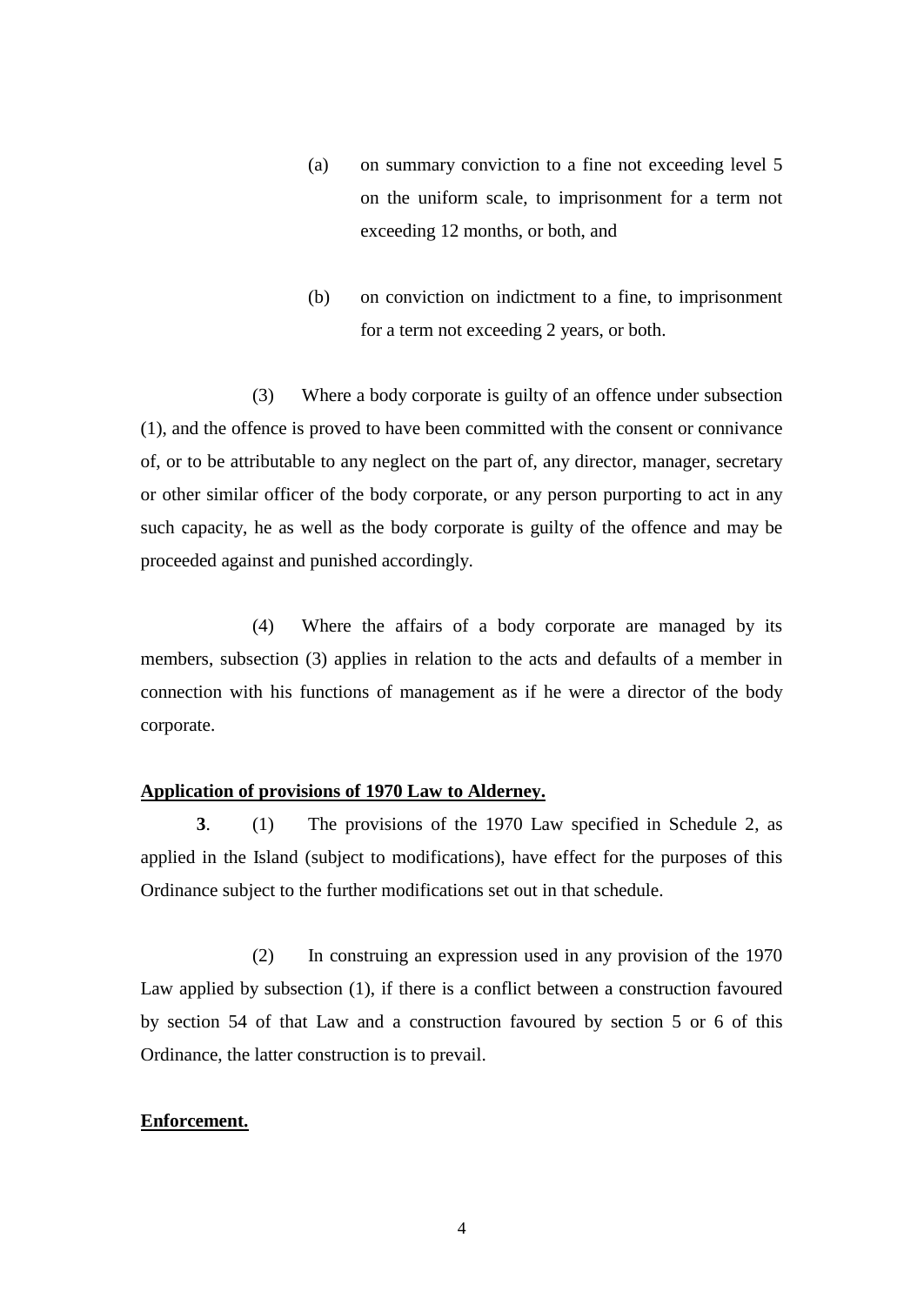**4.** The Department is responsible for administering and enforcing this Ordinance.

#### **Extended meaning of "sale", etc.**

- **5**. (1) In this Ordinance, "**sell**" includes
	- (a) possess for sale, and
	- (b) offer, expose, or advertise for sale.
	- (2) For the purposes of this Ordinance
		- (a) the supply of food, otherwise than on sale, in the course of a business, and
		- (b) any other thing which is done with respect to food and is specified in an order made by the Department,

is deemed to be a sale of the food, and references to purchasers and purchasing are to be construed accordingly.

- (3) This Ordinance applies
	- (a) in relation to any food which is offered as a prize or reward or given away in connection with any entertainment to which the public are admitted, whether on payment of money or not, as if the food were, or had been, exposed for sale by each person concerned in the organisation of the entertainment,
	- (b) in relation to any food which, for the purpose of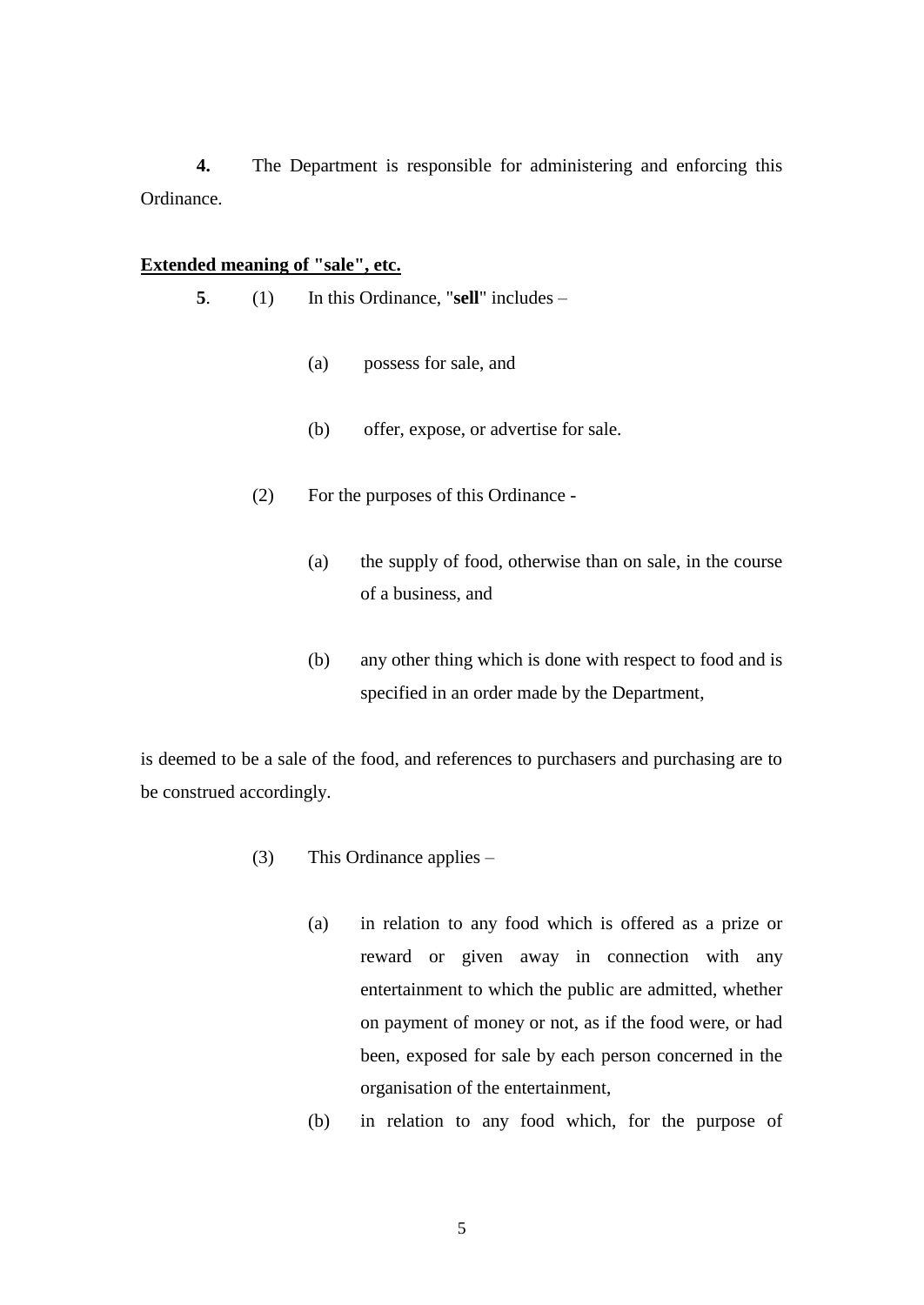advertisement or in furtherance of any trade or business, is offered as a prize or reward or given away, as if the food were, or had been, exposed for sale by the person offering or giving away the food, and

(c) in relation to any food which is exposed or deposited in any premises for the purpose of being so offered or given away as mentioned in paragraph (a) or (b), as if the food were, or had been, exposed for sale by the occupier of the premises,

and in this subsection "**entertainment**" includes any social gathering, amusement, exhibition, performance, game, sport or trial of skill.

### **Interpretation.**

**6**. (1) In this Ordinance, unless the context requires otherwise –

"**the 1970 Law**" means the Food and Drugs (Guernsey) Law, 1970**<sup>b</sup>** ,

"**Community provision**" has the meaning given by section 3(1) of the European Communities (Implementation) (Bailiwick of Guernsey) Law, 1994,

**b** Ordres en Conseil Vol. XXII, p. 412; as amended by Ordres en Conseil Vol. XXIV, p. 273; Ordres en Conseil Vol. XXV, p. 378; Ordres en Conseil Vol. XXIX, p. 329; Ordres en Conseil Vol. XXXI, p. 278; Ordres en Conseil Vol. XXXVI, p. 235; Ordres en Conseil Vol. XXXVI, p. 648; Recueil d'Ordonnances Tome XXIX, p. 406; the European Communities (Implementation of Council Regulation on Nutrition and Health Claims) (Guernsey) Ordinance, 2014 and the European Communities (Implementation of Food Supplements Directive) (Guernsey) Ordinance, 2014. This Law is applied to the Island of Alderney by Recueil d'Ordonnances Tome XVII, p. 75; Tome XX, p. 368. See also Recueil d'Ordonnances Tome XXVII, pp. 2 and 377 and the Alderney (Application of Legislation) (Food and Drugs) Ordinance, 2014; G.S.I. No. 9 of 1996.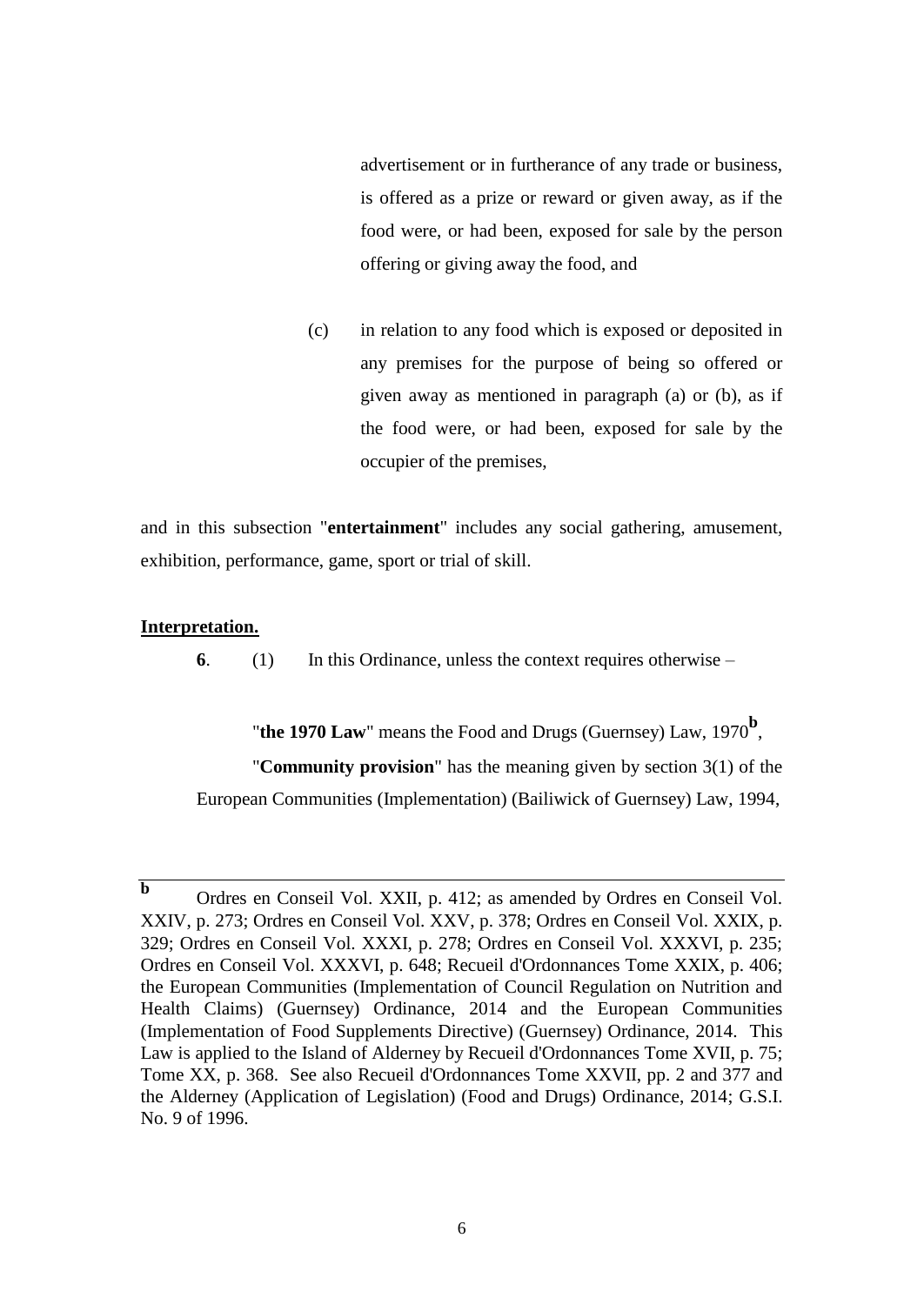"**Council Regulation**" means Regulation (EC) No. 1924/2006 of the European Parliament and of the Council of 20 December 2006 on nutrition and health claims made on foods**<sup>c</sup>** ,

"**Department**" means the States of Guernsey Health and Social Services Department,

"**enactment**" means any Law, Ordinance or subordinate legislation,

"**Island**" means the Island of Alderney, including the territorial waters adjacent to it,

"**person**" includes any body or authority,

"**sell**" has the meaning given by section 5, and "**sale**" and "**sold**" are to be construed accordingly,

"**subordinate legislation**" means any regulation, rule, order, rule of court, resolution, scheme, byelaw or other instrument made under any enactment and having legislative effect,

"**this Ordinance**" includes any provision of the Council Regulation given effect and modified by this Ordinance, and

"**uniform scale**" means the uniform scale of fines for the time being in

OJ L 12, 18.1.2007, p. 3.

**c**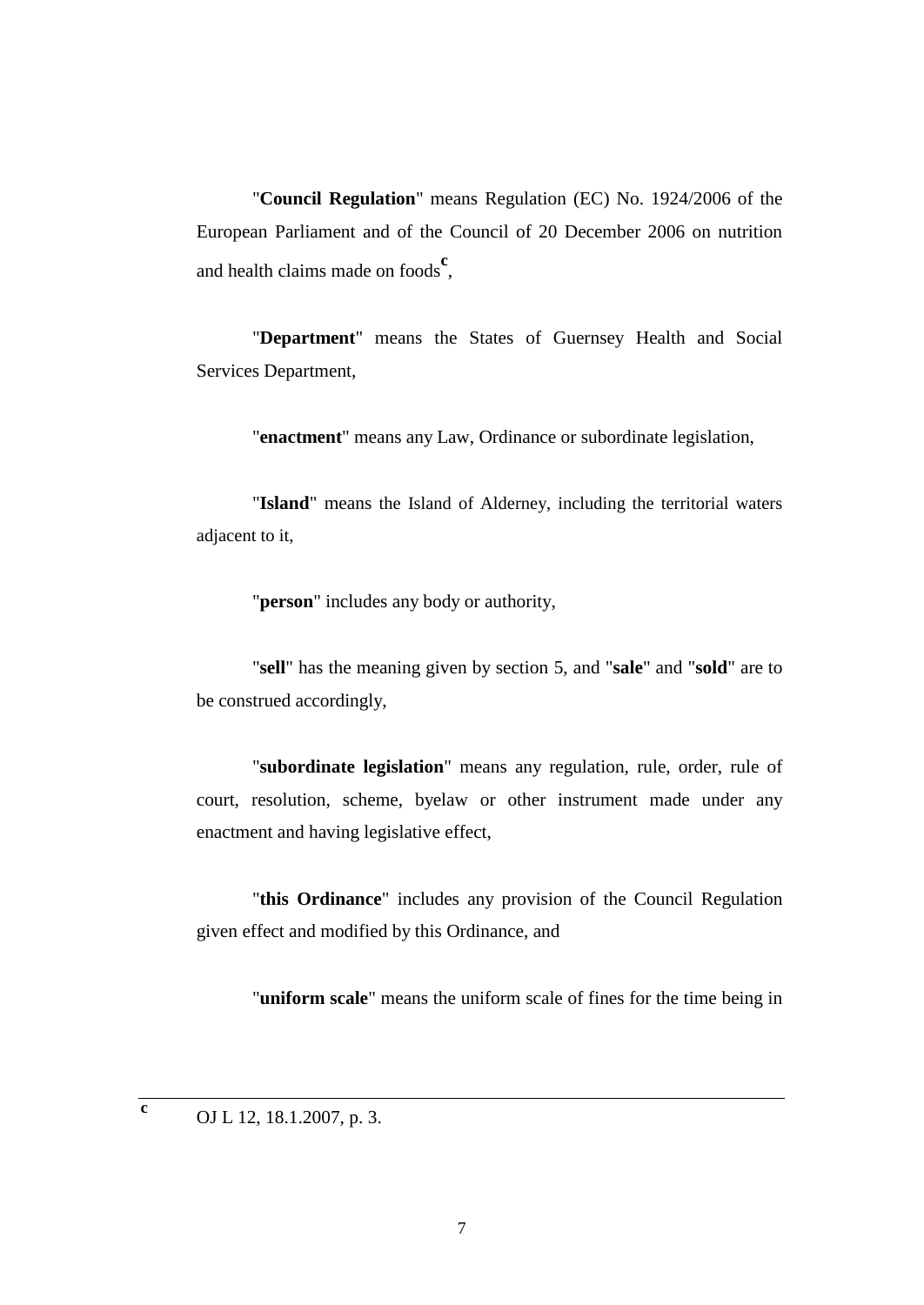force under the Uniform Scale of Fines (Alderney) Law, <sup>1989</sup>**<sup>d</sup>** .

(2) Unless the context requires otherwise, any other expression used in this Ordinance has the meaning given by the Council Regulation.

(3) Any reference in this Ordinance to an enactment or a Community provision is a reference thereto as from time to time amended, re-enacted (with or without modification), extended or applied.

## **Extent.**

**7**. This Ordinance has effect in the Island.

## **Citation.**

**8**. This Ordinance may be cited as the European Communities (Implementation of Council Regulation on Nutrition and Health Claims) (Alderney) Ordinance, 2014.

## **Commencement.**

**9**. This Ordinance shall come into force on the 1<sup>st</sup> April, 2014.

Ordres en Conseil Vol. XXXI, p. 306.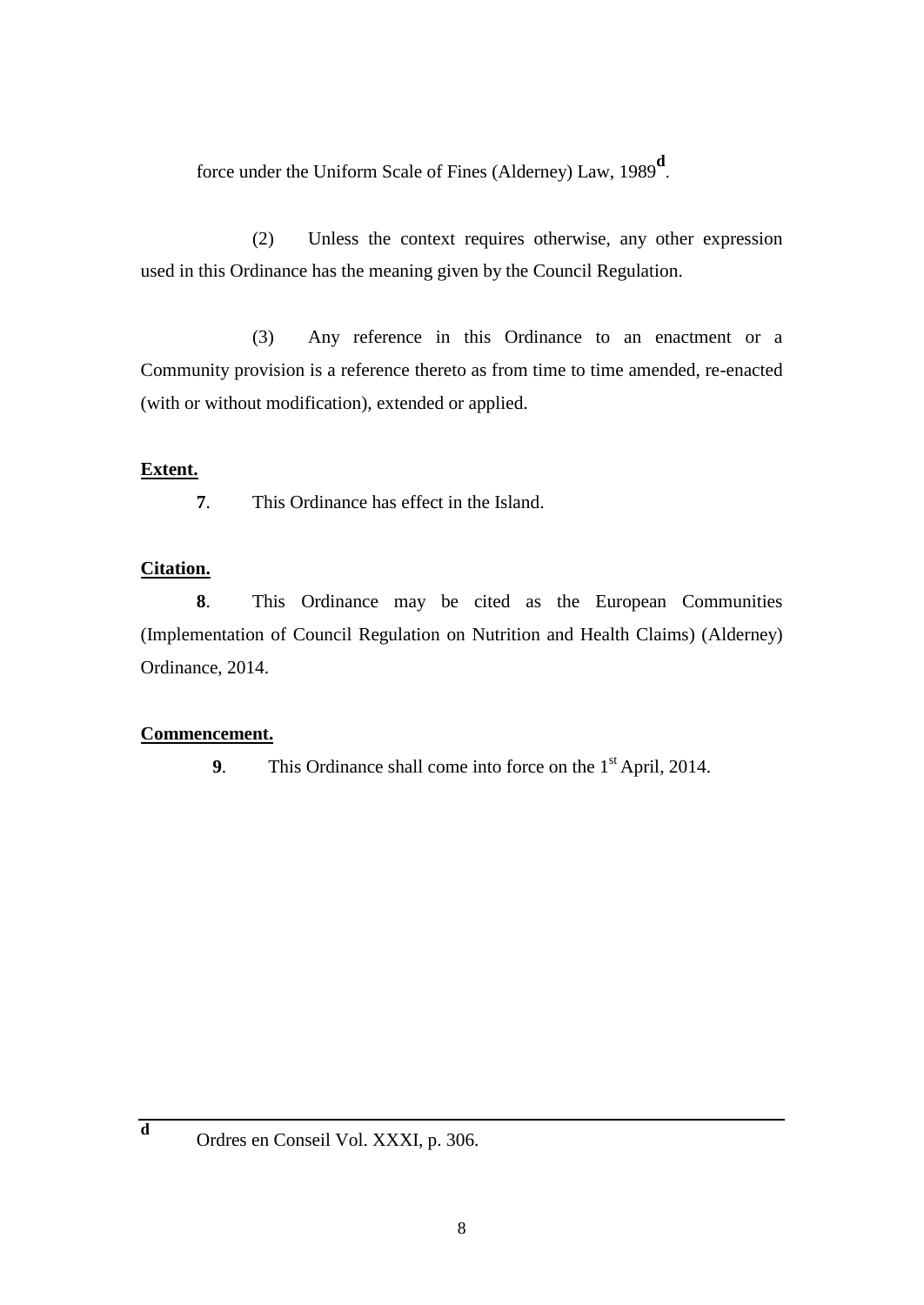## SCHEDULE 1

Sections  $1(1)$  and  $2(1)$ 

| <b>Provision of Council</b><br><b>Regulation</b> | <b>Modifications</b>                                                                                              |
|--------------------------------------------------|-------------------------------------------------------------------------------------------------------------------|
| Article 1                                        | In paragraph 4, delete the text beginning with the words<br>"The application shall be sent".<br>Omit paragraph 5. |
| Article 13                                       | Omit paragraphs 2 to 5.                                                                                           |
| Articles 15 to 27                                | Omit these articles.                                                                                              |
| Article 28                                       | See "Modifications to article 28" below.                                                                          |

## MODIFICATIONS TO THE COUNCIL REGULATION

## **Modifications to article 28**

- 1. The provisions specified in Column 1 of the table below are modified as set out in Column 2 in the case of a nutrition claim or health claim made only in relation to food –
	- (a) sold to a person located within the Bailiwick of Guernsey or Bailiwick of Jersey, and
	- (b) the final destination of which is within the Bailiwick of Guernsey or Bailiwick of Jersey.
- 2. For the purposes of these modifications, "**commencement date**" means the date specified in section 9 for this Ordinance to come into force.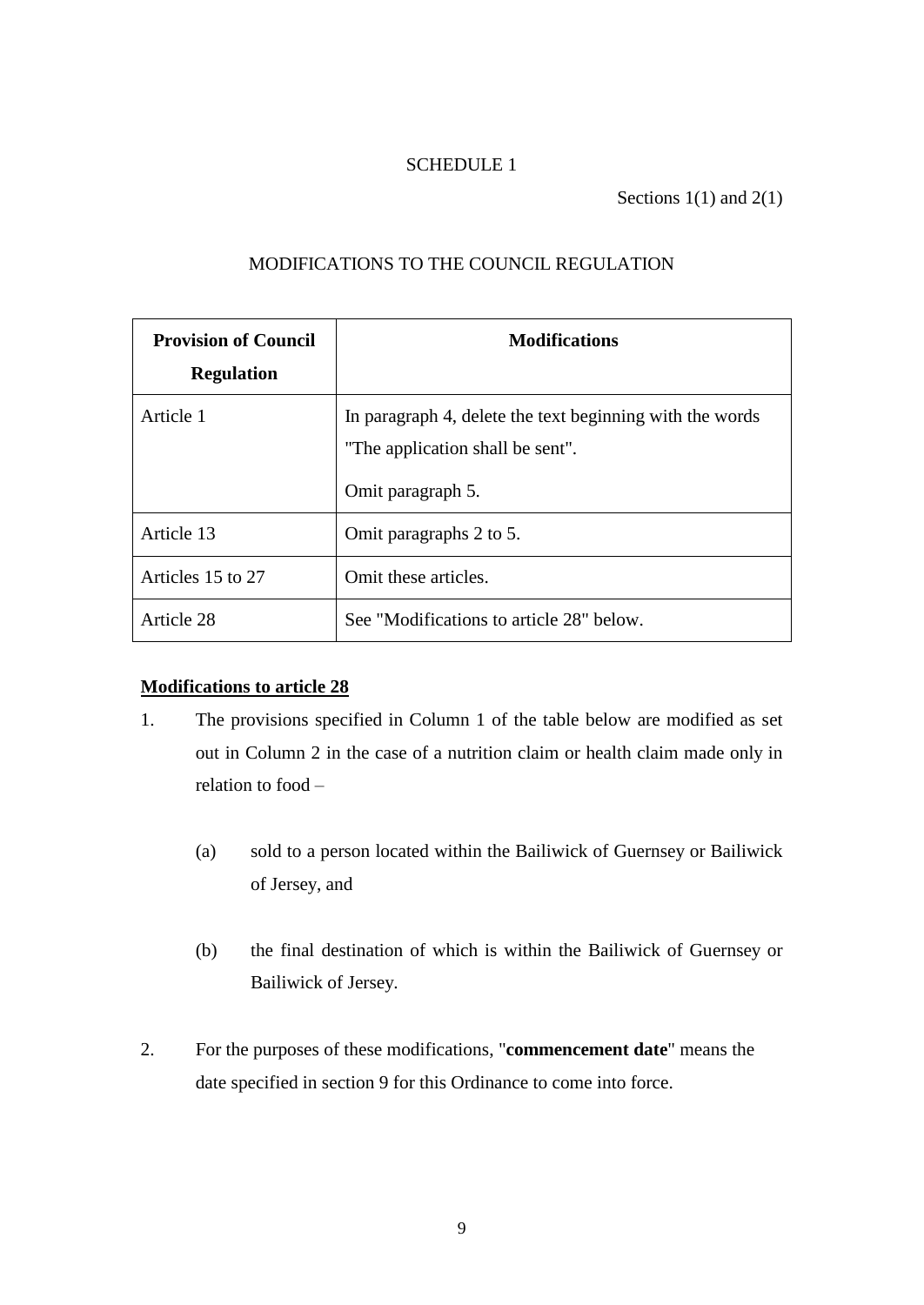| <b>Column 1:</b> | <b>Column 2: Modifications</b>                                         |
|------------------|------------------------------------------------------------------------|
| <b>Provision</b> |                                                                        |
| Article $28(1)$  | For "date of application of this Regulation", substitute " $27th$ May, |
|                  | 2011".                                                                 |
|                  | For "31 July 2009", substitute "the second anniversary of the          |
|                  | commencement date".                                                    |
| Article 28(2)    | For "1 January 2005", substitute " $27^{th}$ May, 2011".               |
|                  | For "19 January 2022", substitute "the fifteenth anniversary of the    |
|                  | commencement date".                                                    |
|                  |                                                                        |
| Article $28(3)$  | For "a member State", substitute "the Bailiwick of Guernsey or         |
|                  | the Bailiwick of Jersey".                                              |
|                  | For "1 January 2006", substitute " $27th$ May, 2011".                  |
|                  | For "national provisions", substitute "the provisions of any           |
|                  | enactment".                                                            |
|                  | For "19 January 2010", substitute "the third anniversary of the        |
|                  | commencement date".                                                    |
| Article 28(4)    | (no modifications)                                                     |
| Article 28(5)    | Omit this provision.                                                   |
| Article $28(6)$  | (no modifications)                                                     |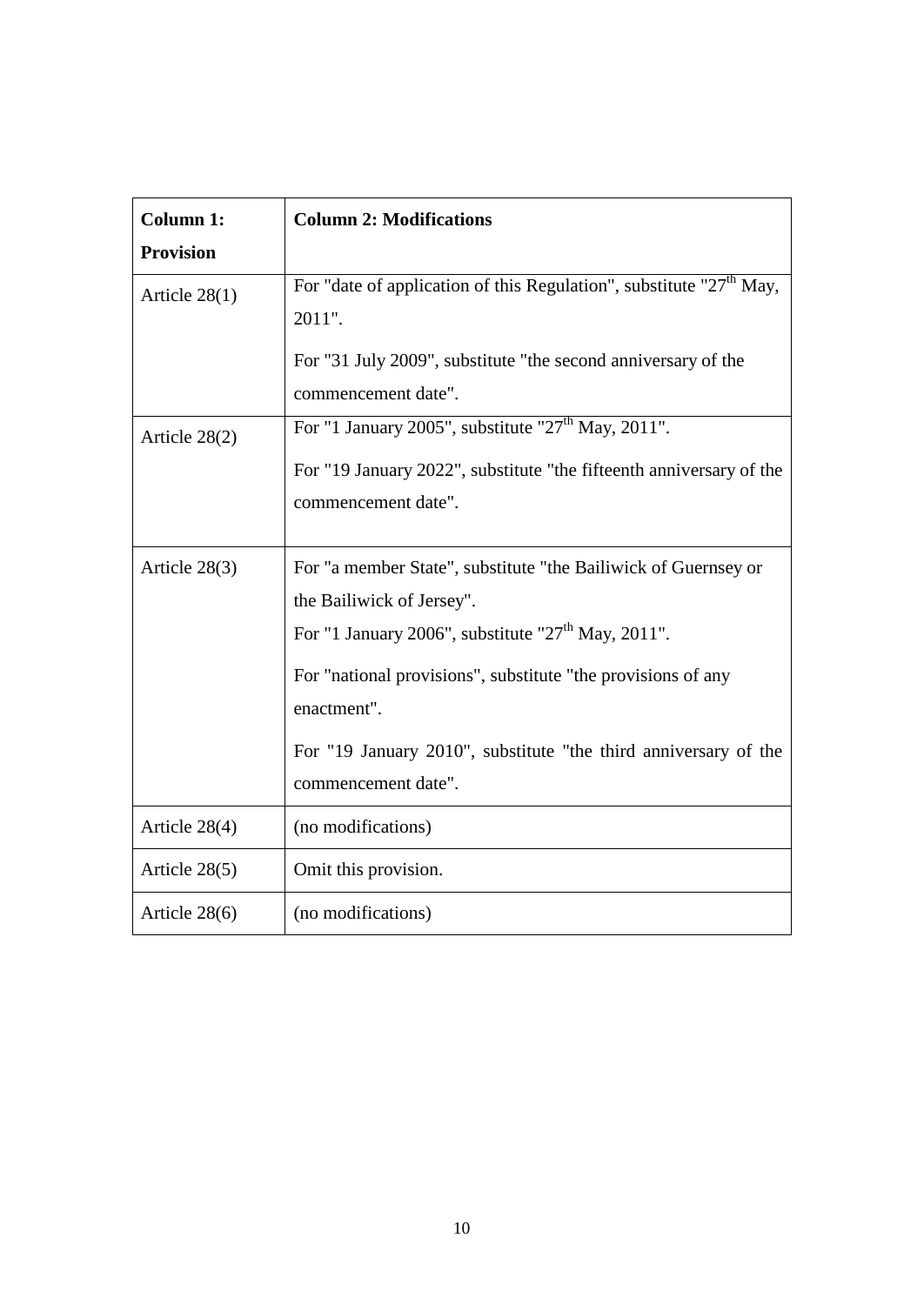## SCHEDULE 2

#### Section 3

## PROVISIONS OF THE 1970 LAW GIVEN EFFECT SUBJECT TO MODIFICATIONS

The provisions of the 1970 Law specified in column 1 of the table below have effect for the purposes of this Ordinance subject to the modifications specified in column 2 of that table and the following modifications –

- (a) unless the context requires otherwise, any reference in the 1970 Law to the 1970 Law or to provisions of that Law in general is to be construed as a reference to this Ordinance or (as the case may require) to provisions of this Ordinance in general, and
- (b) any reference in the 1970 Law to an order made under the 1970 Law is deemed to be omitted.

| Column 1:        | <b>Column 2: Modifications</b>                                      |
|------------------|---------------------------------------------------------------------|
| <b>Provision</b> |                                                                     |
| of 1970          |                                                                     |
| Law              |                                                                     |
| Sections 26,     | (no modifications)                                                  |
| 27, 28 and       |                                                                     |
| 29               |                                                                     |
| Section 31       | Immediately after subsection (3), insert the following subsections- |
|                  |                                                                     |
|                  | "(3A) An authorised officer entering premises by virtue             |
|                  | of this section, or of a warrant issued under it, may inspect any   |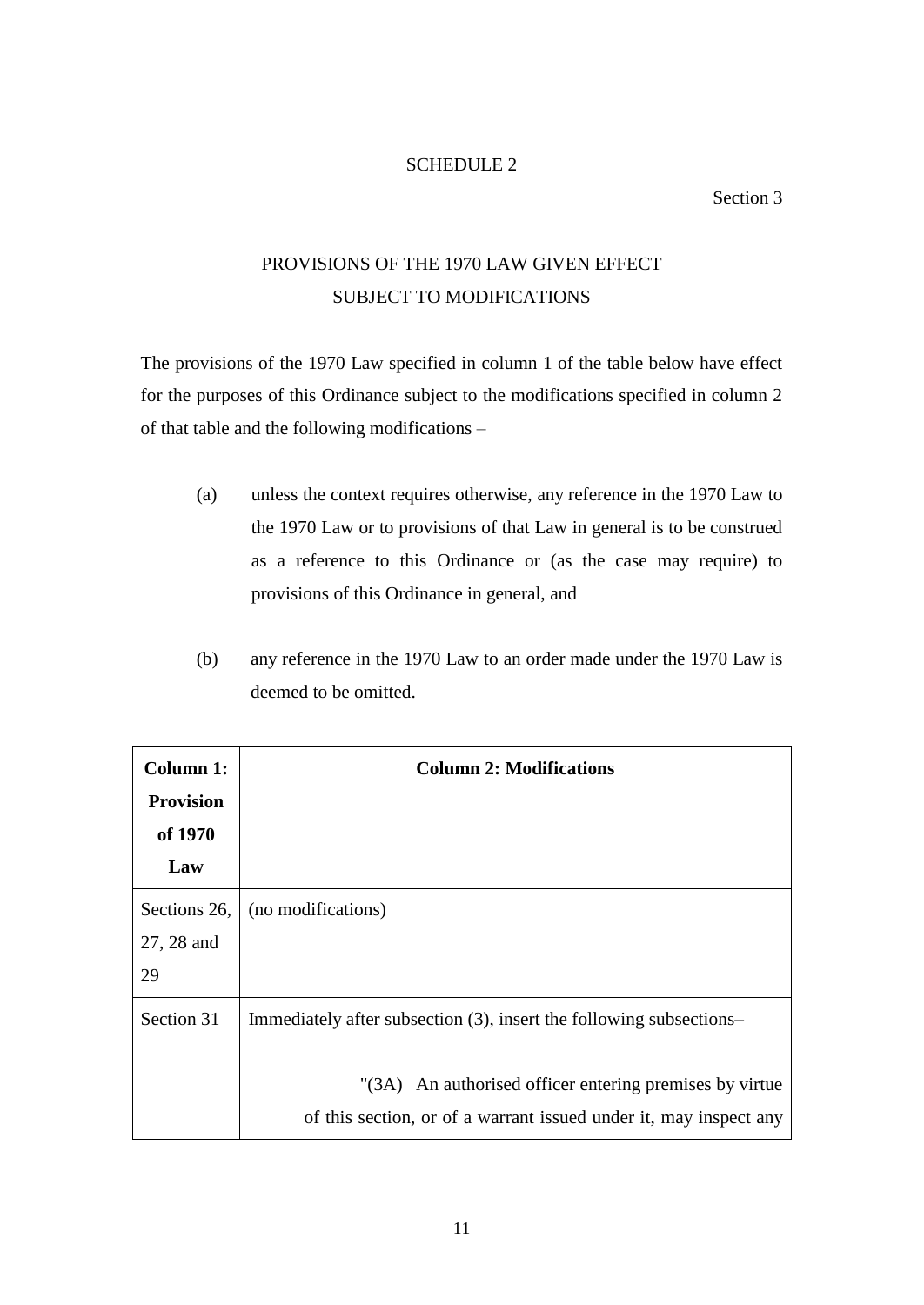| <b>Column 1:</b> | <b>Column 2: Modifications</b>                                |
|------------------|---------------------------------------------------------------|
| <b>Provision</b> |                                                               |
| of 1970          |                                                               |
| Law              |                                                               |
|                  | records (in whatever form they are held) relating to a food   |
|                  | business and, where any such records are stored in electronic |
|                  | $form -$                                                      |
|                  |                                                               |
|                  | may have access to, and inspect and<br>(a)                    |
|                  | check the operation of, any computer or                       |
|                  | other electronic equipment or device and                      |
|                  | any associated apparatus or material                          |
|                  | which is or has been in use in connection                     |
|                  | with the records, and                                         |
|                  |                                                               |
|                  | (b)<br>may require any person having charge of,               |
|                  | otherwise<br>concerned with<br>the<br><sub>or</sub>           |
|                  | operation of, the equipment, device,                          |
|                  | apparatus or material to afford him such                      |
|                  | assistance as he may reasonably require.                      |
|                  |                                                               |
|                  | An authorised officer exercising any power<br>(3B)            |
|                  | conferred by subsection $(3A)$ may –                          |
|                  |                                                               |
|                  | seize and detain any records which he has<br>(a)              |
|                  | reason to believe may be required as                          |
|                  | evidence<br>in proceedings<br>under<br>any                    |
|                  | provision of the European Communities                         |
|                  | (Implementation of Council Regulation                         |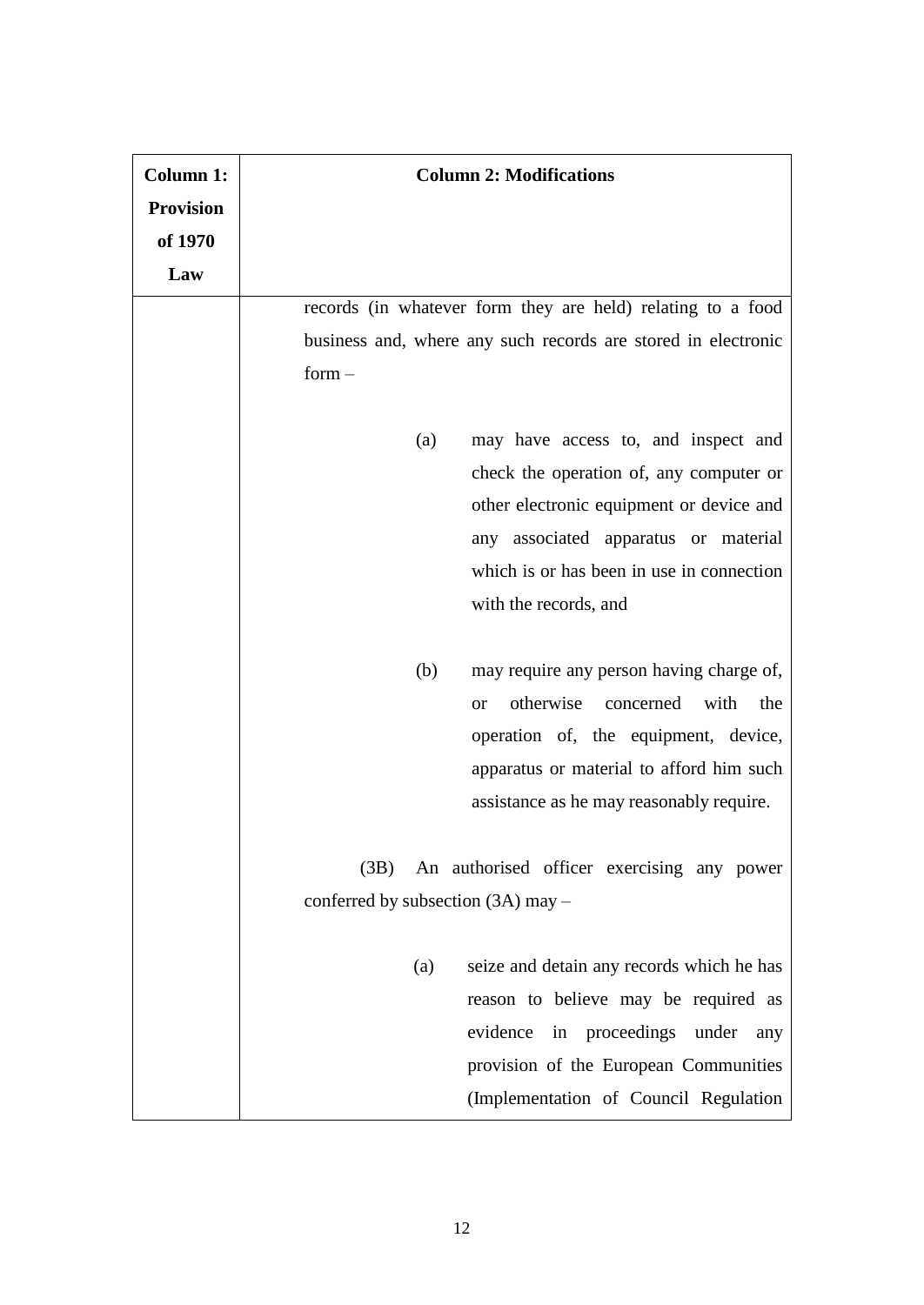| <b>Column 1:</b> | <b>Column 2: Modifications</b>                                              |
|------------------|-----------------------------------------------------------------------------|
| <b>Provision</b> |                                                                             |
| of 1970          |                                                                             |
| Law              |                                                                             |
|                  | Nutrition<br>Health<br>Claims)<br>and<br>on                                 |
|                  | (Alderney) Ordinance, 2014, and                                             |
|                  |                                                                             |
|                  | where the records are stored in electronic<br>(b)                           |
|                  | form, may require the records to be                                         |
|                  | produced in a form in which they may be                                     |
|                  | taken away.".                                                               |
| Section 34       | In subsection $(3)$ , immediately after the word "request", insert the      |
|                  | words "or require".                                                         |
| Sections 36,     | (no modifications)                                                          |
| 37, 38(1)        |                                                                             |
| and $(2)$ , 39   |                                                                             |
| and 40           |                                                                             |
| Section 41       | In subsection $(1)$ , for the words "section 1, 2, 6 or 8", substitute the  |
|                  | words "any provision of the European Communities (Implementation            |
|                  | of Council Regulation on Nutrition and Health Claims) (Alderney)            |
|                  | Ordinance, 2014".                                                           |
| Sections 42,     | (no modifications)                                                          |
| 48, 51, 52       |                                                                             |
| and 53           |                                                                             |
| Section 54       | This provision is to be given effect to the extent necessary to give effect |
|                  | to the other provisions given effect in this Schedule.                      |
|                  |                                                                             |